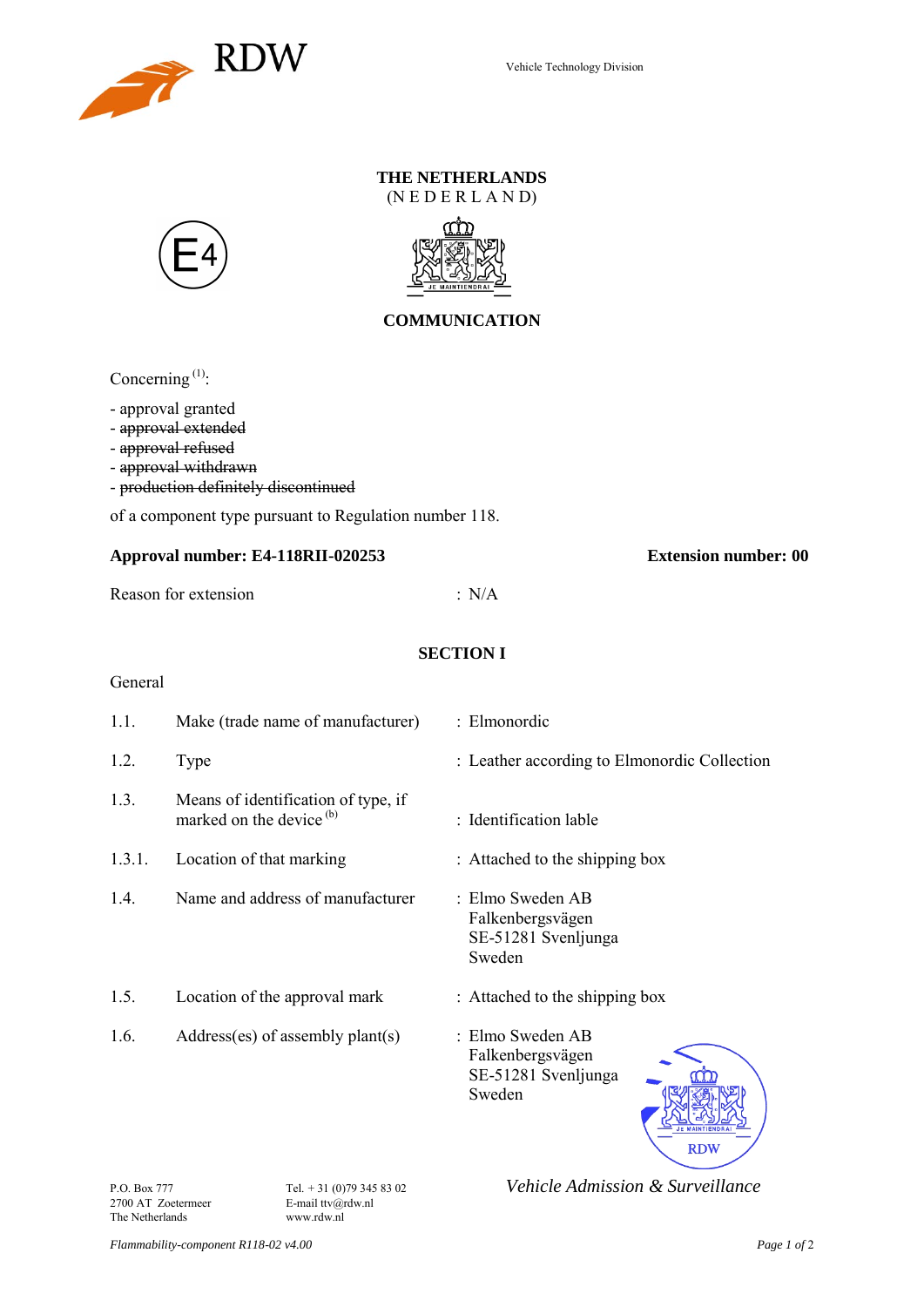#### **Approval number: E4-118RII-020253 Extension number: 00**

| 1. | Additional information (where<br>applicable)                | : See documentation                                              |
|----|-------------------------------------------------------------|------------------------------------------------------------------|
| 2. | Technical service responsible for<br>carrying out the tests | $:$ RDW<br>P.O. Box 777<br>2700 AT Zoetermeer<br>The Netherlands |
| 3. | Date of test report                                         | : 9 September 2014                                               |
| 4. | Number of test report                                       | : RDW-118R-0019528                                               |
| 5. | Remarks (if any)                                            | : Documentation 1 pages                                          |
| 6. | Place                                                       | : Zoetermeer                                                     |
| 7. | Date                                                        | : 9 September 2014                                               |
| 8. | Signature                                                   | <b>E MAINTIENOR</b><br><b>RDW</b>                                |
|    |                                                             | A.A.M. van der Burg                                              |

**SECTION II**

9. The index to the information package lodged with the approval authority, which may be obtained on request, is attached.

 $\overline{a}$  $(1)$  Strike out what does not apply (there are cases where nothing needs to be deleted, when more than one entry is applicable).

<sup>&</sup>lt;sup>(b)</sup> If the means of identification of type contains characters not relevant to describe the vehicle, component or separate technical unit types covered in this information document, such characters shall be represented in the documentation by the symbol "?" (e.g. ABC??123??).